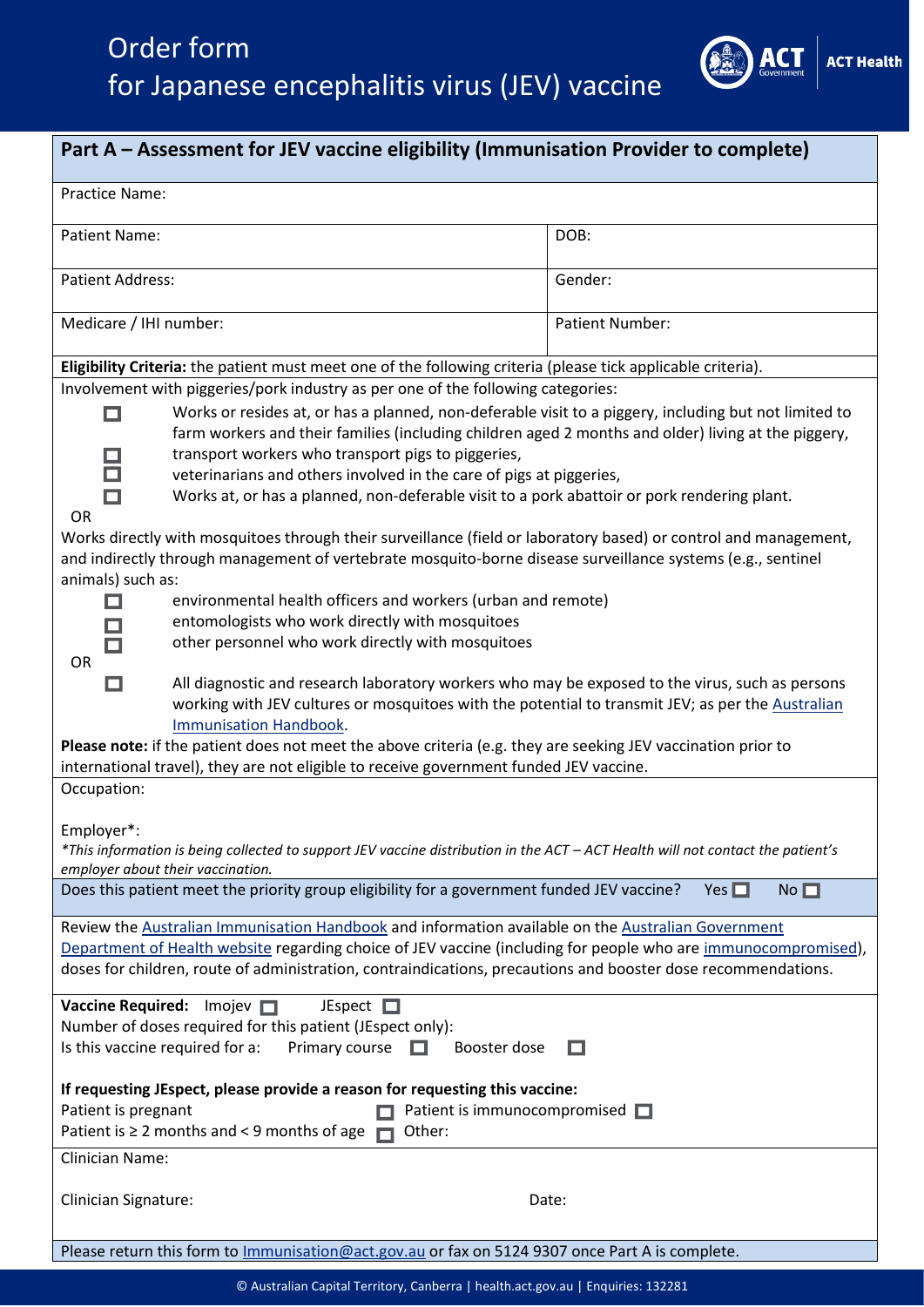## Order form for Japanese encephalitis virus (JEV) vaccine



**ACT Health** 

250

For any enquires relating to this form please contact the Immunisation unit on 5124 9800 or email [Immunisation@act.gov.au.](mailto:Immunisation@act.gov.au)

#### **Instructions for completion:**

**Japanese encephalitis virus (JEV) vaccine is being provided for eligible people only, who meet the national priority groups for JEV vaccination.** Please ensure that you are completing the latest version of this form with up-to-date priority groups, which is available from this link: <https://health.act.gov.au/jev>

For information about choice of JEV vaccine, doses for children, route of administration, precautions, contraindications, and booster dose recommendations please refer to:

- [Australian Immunisation Handbook;](https://immunisationhandbook.health.gov.au/vaccine-preventable-diseases/japanese-encephalitis) and
- [JEV vaccines information on the Australian Department of Health website](https://www.health.gov.au/health-alerts/japanese-encephalitis-virus-jev/vaccines)